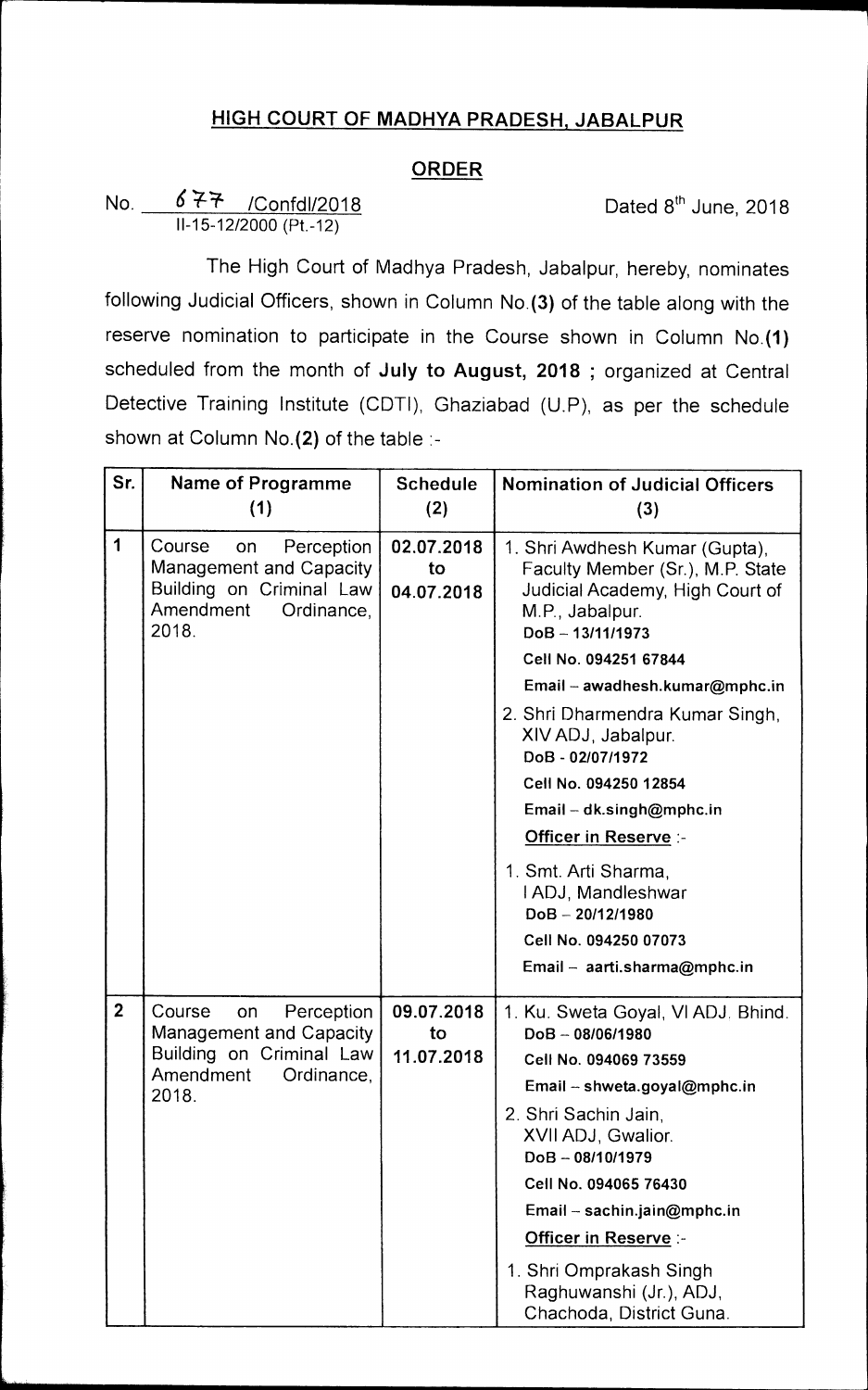|                         |                                                                                                                              |                                | DoB-24/12/1974                                                                                                                                                                                                                                                                                                                                                                                                        |
|-------------------------|------------------------------------------------------------------------------------------------------------------------------|--------------------------------|-----------------------------------------------------------------------------------------------------------------------------------------------------------------------------------------------------------------------------------------------------------------------------------------------------------------------------------------------------------------------------------------------------------------------|
|                         |                                                                                                                              |                                | Cell No. 094257 02300                                                                                                                                                                                                                                                                                                                                                                                                 |
|                         |                                                                                                                              |                                | Email - op.raghuwanshi@mphc.in                                                                                                                                                                                                                                                                                                                                                                                        |
| $\overline{3}$          | Perception<br>Course<br>on<br>Management and Capacity<br>Building on Criminal Law<br>Amendment<br>Ordinance,<br>2018.        | 16.07.2018<br>to<br>18.07.2018 | 1. Smt. Deepali Sharma,<br>I ADJ, Khandwa.<br>$DoB - 29/10/1973$<br>Cell No. 094793 84004<br>Email - deepali.sharma@mphc.in<br>2. Shri Dileep Gupta.<br>VI ADJ, Rewa.<br>$DoB - 20/08/1968$<br>Cell No. 098262 54894<br>Email - dileep.gupta@mphc.in<br><b>Officer in Reserve :-</b><br>1. Shri Anuj Kumar Mittal,<br>II ADJ, Shahdol.<br>DoB-06/09/1971<br>Cell No. 094127 10931<br>Email - anujkmittal.2017@mphc.in |
| $\overline{\mathbf{4}}$ | Perception<br>Course<br>on<br><b>Management and Capacity</b><br>Building on Criminal Law<br>Amendment<br>Ordinance,<br>2018. | 23.07.2018<br>to<br>25.07.2018 | 1. Shri Sandeep Sharma,<br>XXII ADJ, Bhopal.<br>$DoB - 21/07/1978$<br>Cell No. 088002 95670<br>Email-sandeepsharma.2017@mphc.in<br>2. Shri Vivek Saxena,<br>VII ADJ, Indore.<br>$DoB - 02/02/1968$<br>Cell No. 094068 30500<br>Email - vivek.saxena@mphc.in<br>Officer in Reserve :-<br>1. Smt. Rama Jayant Mittal,<br>II ADJ, Shajapur.<br>$DoB - 06/05/1980$<br>Cell No. 099074 41419<br>Email - r.shivhare@mphc.in |
| 5                       | Course<br>Perception<br>on<br>Management and Capacity<br>Building on Criminal Law<br>Amendment<br>Ordinance,<br>2018.        | 30.07.2018<br>to<br>01.08.2018 | 1. Shri Tajinder Singh Ajmani,<br>IV ADJ, Indore.<br>DoB-07/06/1972<br>Cell No. 094251 56727<br>Email - ts.ajmani@mphc.in<br>2. Shri Jayant Sharma,<br>IV ADJ, Mandsaur.<br>$DoB - 07/01/1981$<br>Cell No. 094257 93055<br>Email - j.sharma@mphc.in                                                                                                                                                                   |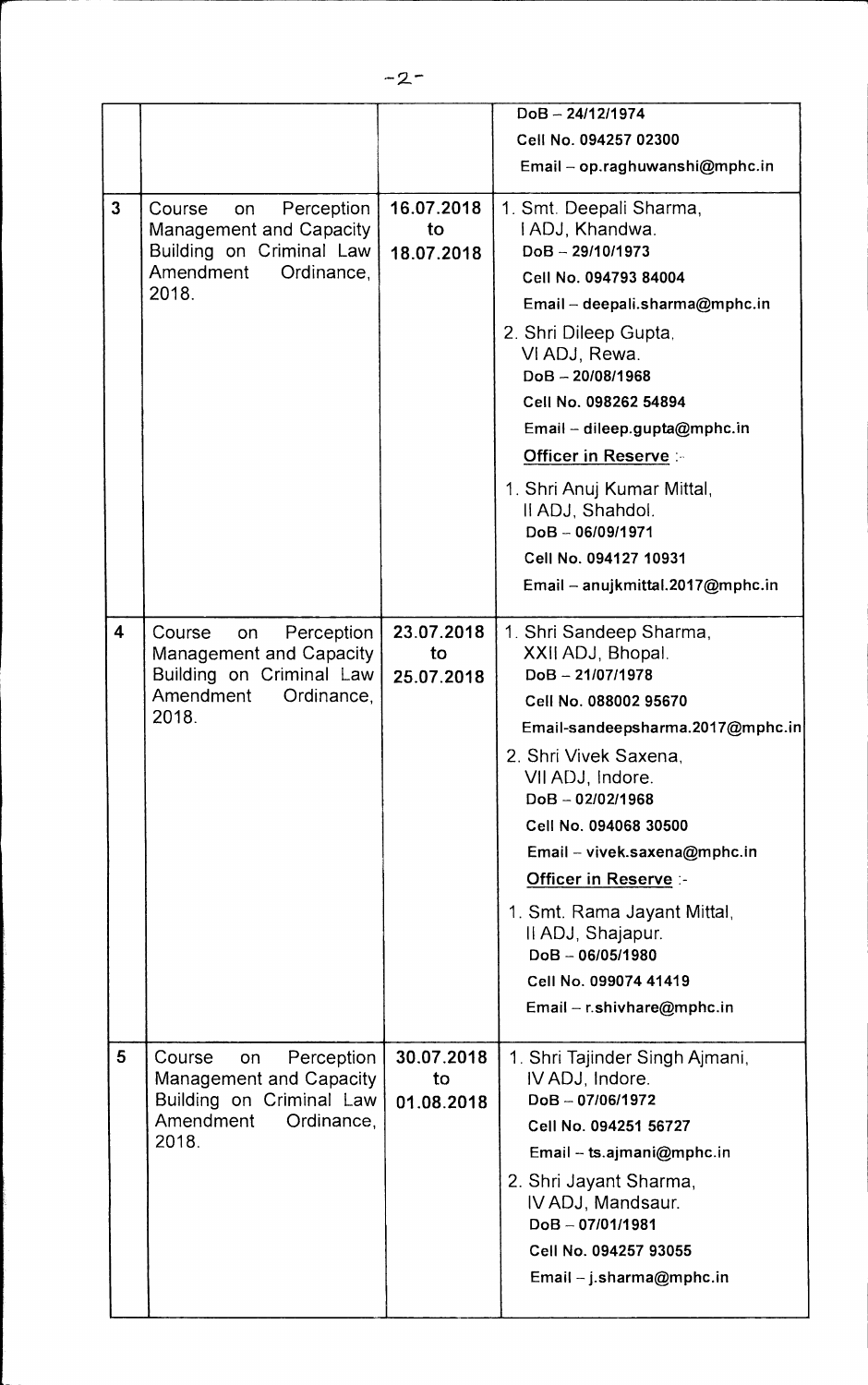|   |                                                                                                                       |                                | <b>Officer in Reserve :-</b><br>1. Shri Sandeep Shrivastava,<br>IV ADJ, Damoh.<br>$DoB - 08/07/1972$<br>Cell No. 094257 20985<br>Email- sandeep.shrivastava@mphc.in                                                                                                                                                                                                                                                |
|---|-----------------------------------------------------------------------------------------------------------------------|--------------------------------|--------------------------------------------------------------------------------------------------------------------------------------------------------------------------------------------------------------------------------------------------------------------------------------------------------------------------------------------------------------------------------------------------------------------|
| 6 | Course<br>Perception<br>on<br>Management and Capacity<br>Building on Criminal Law<br>Amendment<br>Ordinance,<br>2018. | 06.08.2018<br>to<br>08.08.2018 | 1. Shri Prashant Kumar,<br>III ADJ, Vidisha.<br>$DoB - 01/02/1970$<br>Cell No. 094253 62904<br>Email - prashant.kumar@mphc.in<br>2. Shri Vikas Bhatele,<br>IV ADJ, Dewas.<br>DoB-22/07/1972<br>Cell No. 094251 44008<br>Email - v.bhatele@mphc.in<br><b>Officer in Reserve :-</b><br>1. Shri Rajesh Kumar Tiwari,<br>Il ADJ, Umariya.<br>$DoB - 11/08/1977$<br>Cell No. 075665 67222<br>Email -- rk.tiwari@mphc.in |

**BY ORDER** 

 $C8 - C6 - 18$ **IPRAKASH CHANDRA GUPTA)** 

**PRINCIPAL REGISTRAR (VIG.)** 

Endt. No.  $678$  /Confdl/2018 Dated 8<sup>th</sup> June, 2018

..3.

Copy forwarded to :-

11-15-12/2000 (Pt.-12)

- 1. The Principal Secretary, Government of M.P., Law & Legislative Affairs Department, Vindhyachal Bhawan, Bhopal for information.
- 2. 1. Shri Awdhesh Kumar (Gupta), Faculty Member (Sr.), M.P. State Judicial Academy, High Court of M.P., Jabalpur
	- 2. Shri Omprakash Singh Raghuwanshi (Jr.), ADJ, Chachoda, District Guna
	- 3. Smt. Rama Jayant Mittal, II ADJ, Shajapur
	- 4. Shri Sandeep Sharma, XXII ADJ, Bhopal
	- 5. Shri Anuj Kumat Mittal, II ADJ, Shahdol
	- 6. Shri Tajinder Singh Ajmani, IV ADJ, lndore
	- 7. Smt. Deepali Sharma, 1ADJ, Khandwa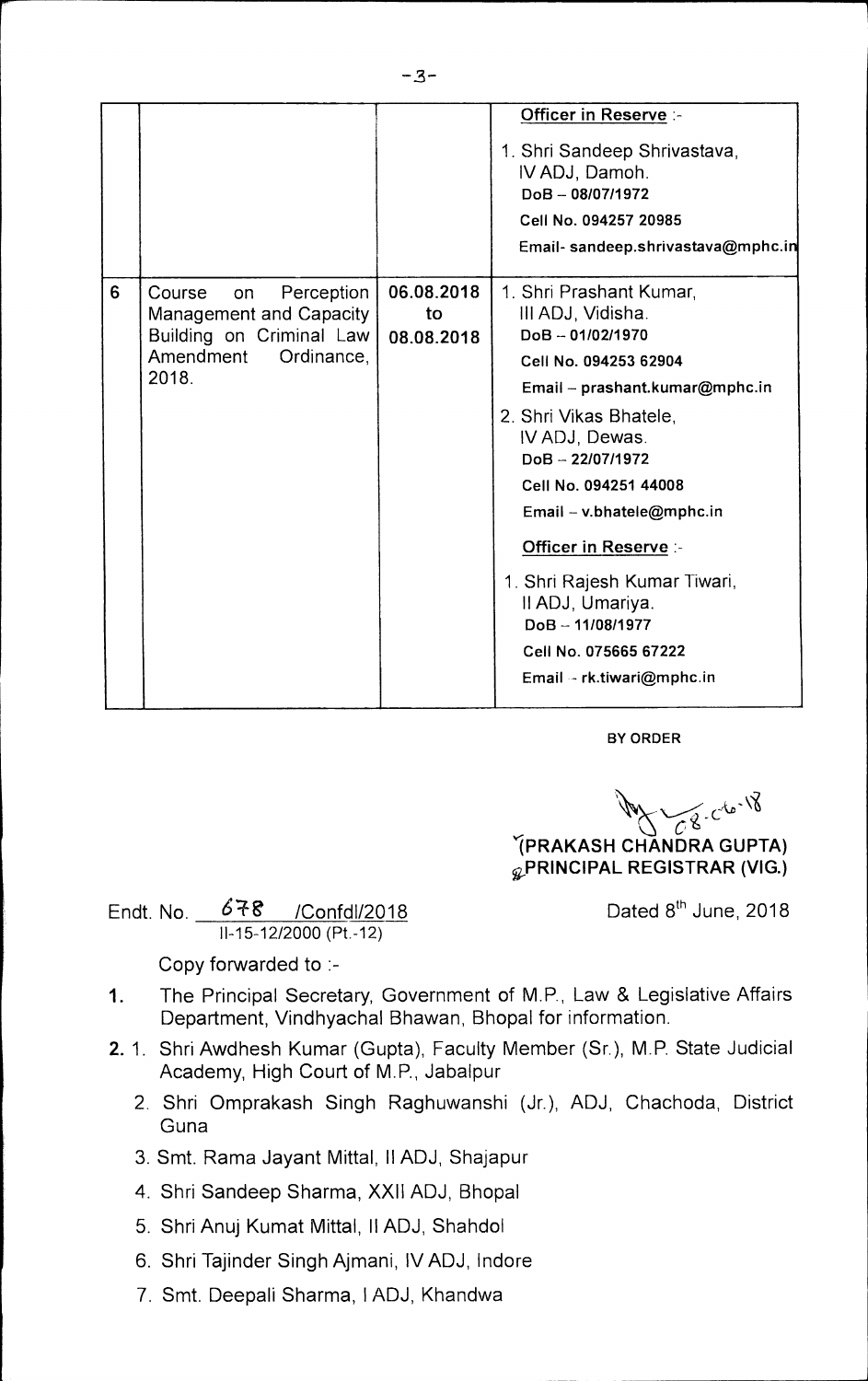- 8. Shri Dileep Gupta, VI ADJ, Rewa
- 9. Shri Prashant Kumar, Ill ADJ, Vidisha
- 10. Shir Vikas Bhatele, IV ADJ, Dewas
- 11. Shri Sandeep Shrivastava, IV ADJ, Damoh
- 12. Shri Dharmendra Kumar Singh, XIV ADJ, Jabalpur
- 13. Shri Vivek Saxena, VII ADJ, Indore
- 14. Ku. Sweta Goyal, VI ADJ, Bhind
- 15. Shri Jayant Sharma, IV ADJ, Mandsaur
- 16. Shri Rajesh Kumar Tiwari, II ADJ, Umaria
- 17. Shri Sachin Jain, XVII ADJ, Gwalior
- 18. Smt. Arti Sharma, I ADJ, Mandleshwar for information and necessary action.

## **The nominated Judicial Officers are directed to observe following instructions :-**

- To arrange Board Diary in such a manner that no case should be listed on the dates, on which they are directed to attend this Programme. In case, cases have been fixed for the said dates, Summons should not be issued and if Summons are issued, then the parties should be informed about the change in dates.
- **The participants are advised to proceed for training programme only after receiving confirmation of acceptance of his / her nomination either from the CDTI, Ghaziabad or from the High Court of M.P., Jabalpur.**
- **To report one day before the commencement of the programme.**
- Participants will stay in the accommodation provided by the CDTI, Ghaziabad.
- To claim T.A./ D.A. before the respect District & Sessions Judge, as per their entitlement.
- For any clarification or further information please contact in the Office of CDTI, Ghaziabad **:-**

**Phone No. —** 0120 2986732 **Fax No.** 0120 2986732

**Email —** pplcdtsgzb@bprd.nic.in **Or** principalcdtsgzb2012@gmail.com

- To intimate the Registry after attending the Programme.
- **3.** The District and Sessions Judge, Jabalpur/ Guna/ Shajapur/ Bhopal/ Shahdol/ lndore/ Khandwa/ Rewa/ Vidisha/ Dewas/ Damoh/ Bhind/ Mandsaur/ Umaria/ Gwalior/ Mandleshwarfor information and necessary action.